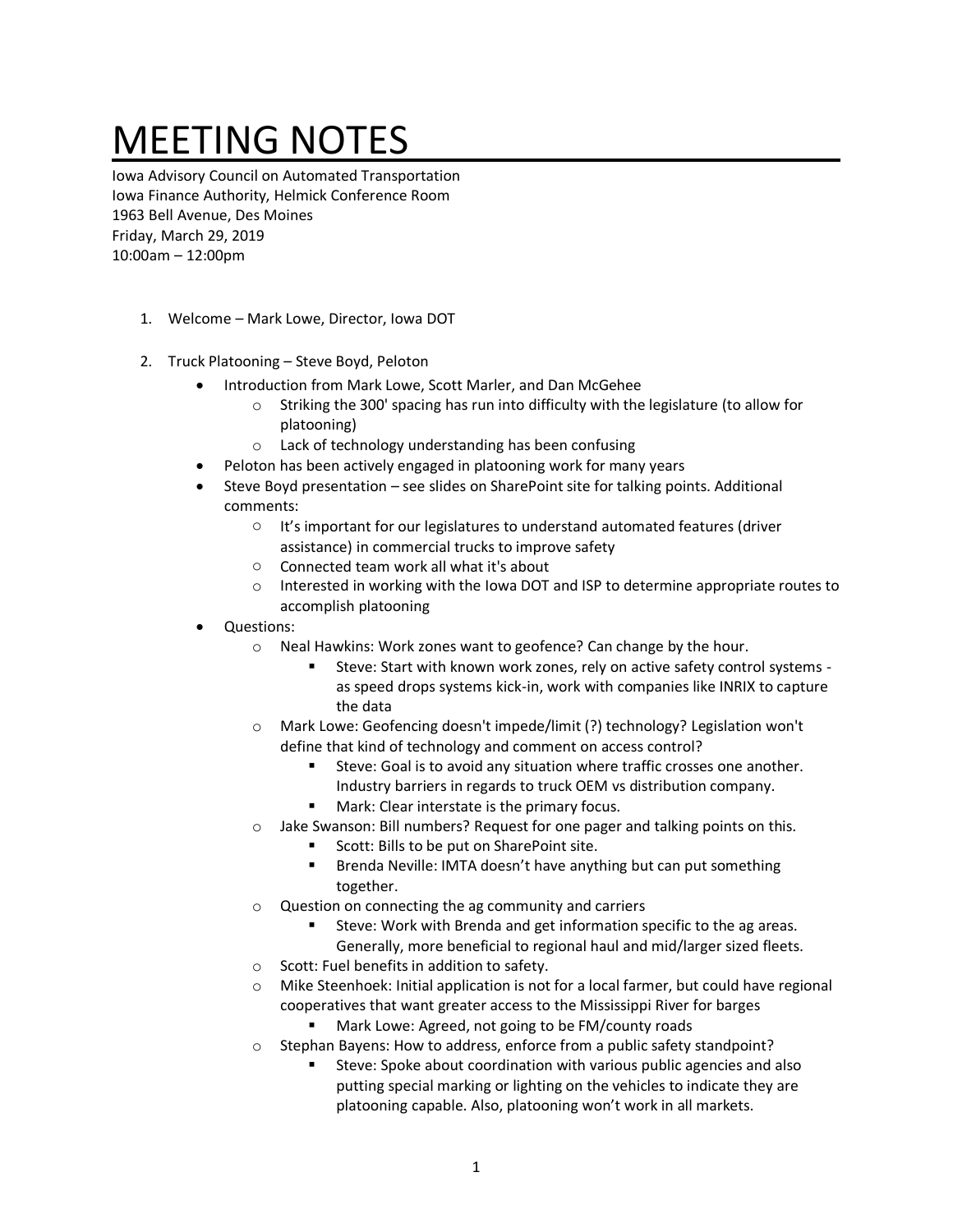- Mark Lowe: perspective on following distance and reasonable/prudent. Safety of following distance is not the issue – allows for non-passenger vehicles to pass.
- o Mark Lowe: What about the national perspective on this (NHTSA) Suan deCourcy asked to speak.
	- Susan deCourcy: NHTSA doesn't want to be a barrier and set requirements. They are there to guide the conversation. Allow states to choose what's best for them. Unsure of viewpoint with truck platooning.
- o Mark Lowe: sees this hitting federal motor safety standards.
- $\circ$  Scott: Requested Peloton to do a demonstration. We're not looking for an answer today.
- o Brenda Neville: IMTA's position does not want to be a barrier.
- 3. National Vision Scott Marler, Iowa DOT
	- Pushed to a future agenda in lieu of time.
- 4. Iowa's Automated Transportation Vision Peter Rafferty and Todd Szymkowski, Gannett Fleming
	- Peter Rafferty presentation see slides on SharePoint site for talking points. Additional comments:
		- $\circ$  AT Vision Bring to current landscape, in Iowa and nationally, close gaps so can achieve benefits, developing recommendation and putting together action plans together
		- o AT Planning Context
			- Triple helix concept
			- Reality is that no one is an expert lots of acronyms
			- Platooning is a small part of this. Lots of areas here, need to address all
		- o Iowa's AT Vision and Plan
			- Three Prong Approach (frame discussion around this and for next year) Nothing new - part of strategic planning
				- Strategic prong: Ground-work already done (vision and mission). Take a look at charter items.
				- Programmatic prong: Difficult part given other work going on
				- Tactical: How get this platooning technology across the finish line? Not a responsibility for the AT Council but a task for a subcommittee
		- o ATC Purpose
		- o ATC Vision and Mission
		- o ATC Strategic Goals
			- Five listed in the charter
			- **Themes** 
				- Mike Steenhoek: Understand pros and cons of highway automation
				- Mark Lowe: Striving to make positive change.
					- o Change what? Mobility
				- Brain Waller: keep Iowa evolving as a State
				- Don Egli: Ensure safety
				- Mark Lowe/Peter: safety and mobility hand in hand (also equity)
				- Scott: reduce crashes
				- Peter: outreach and education